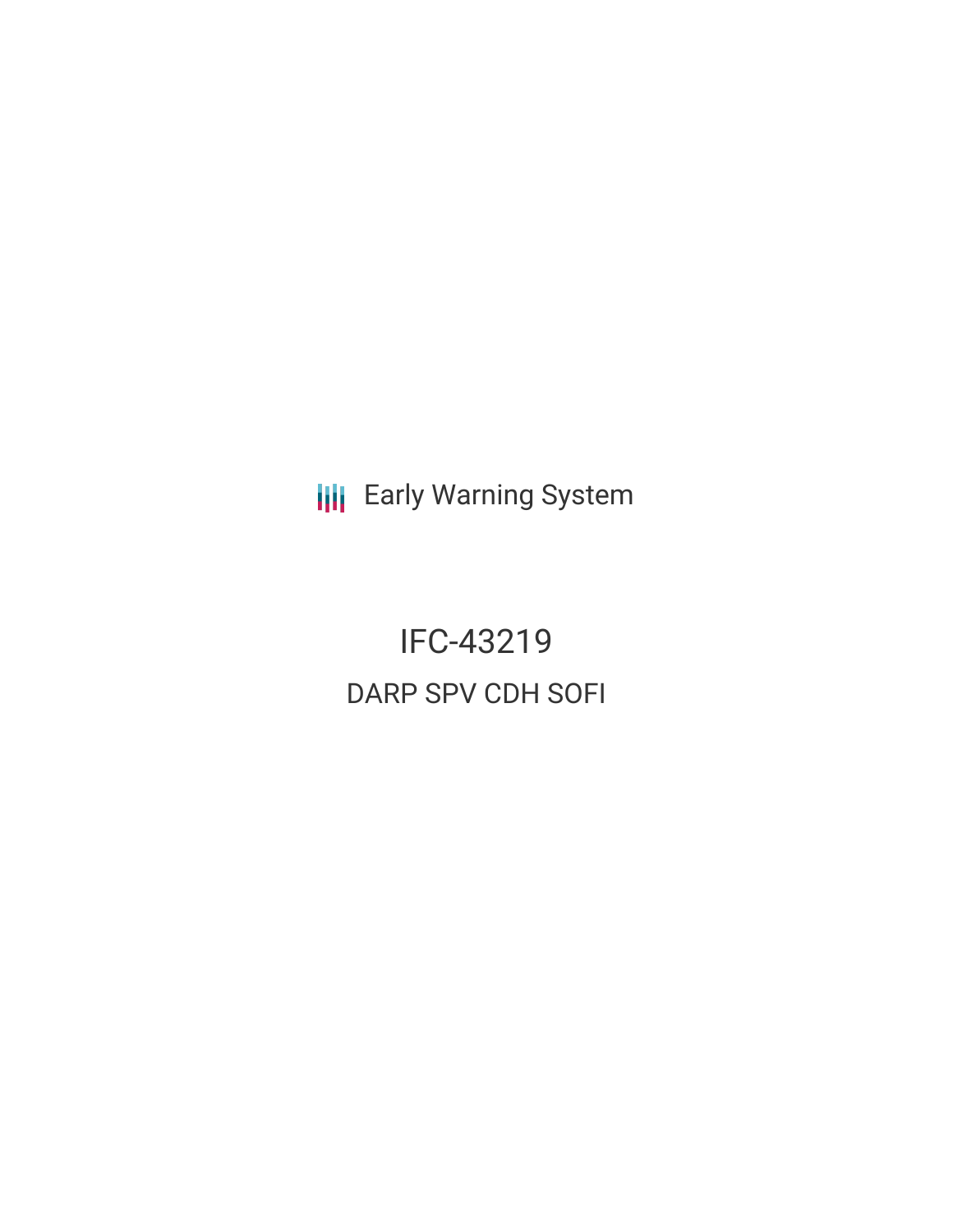# **Quick Facts**

| <b>Countries</b>               | China                                                           |
|--------------------------------|-----------------------------------------------------------------|
| <b>Specific Location</b>       | Nation-wide                                                     |
| <b>Financial Institutions</b>  | International Finance Corporation (IFC)                         |
| <b>Status</b>                  | Proposed                                                        |
| <b>Bank Risk Rating</b>        | FI                                                              |
| <b>Voting Date</b>             | 2021-06-18                                                      |
| <b>Borrower</b>                | DINGHUI EQUITY INVESTMENTS MANAGEMENT (TIANJIN) LIMITED COMPANY |
| <b>Sectors</b>                 | Finance                                                         |
| <b>Investment Type(s)</b>      | Equity                                                          |
| <b>Investment Amount (USD)</b> | $$50.00$ million                                                |
| <b>Project Cost (USD)</b>      | \$250.00 million                                                |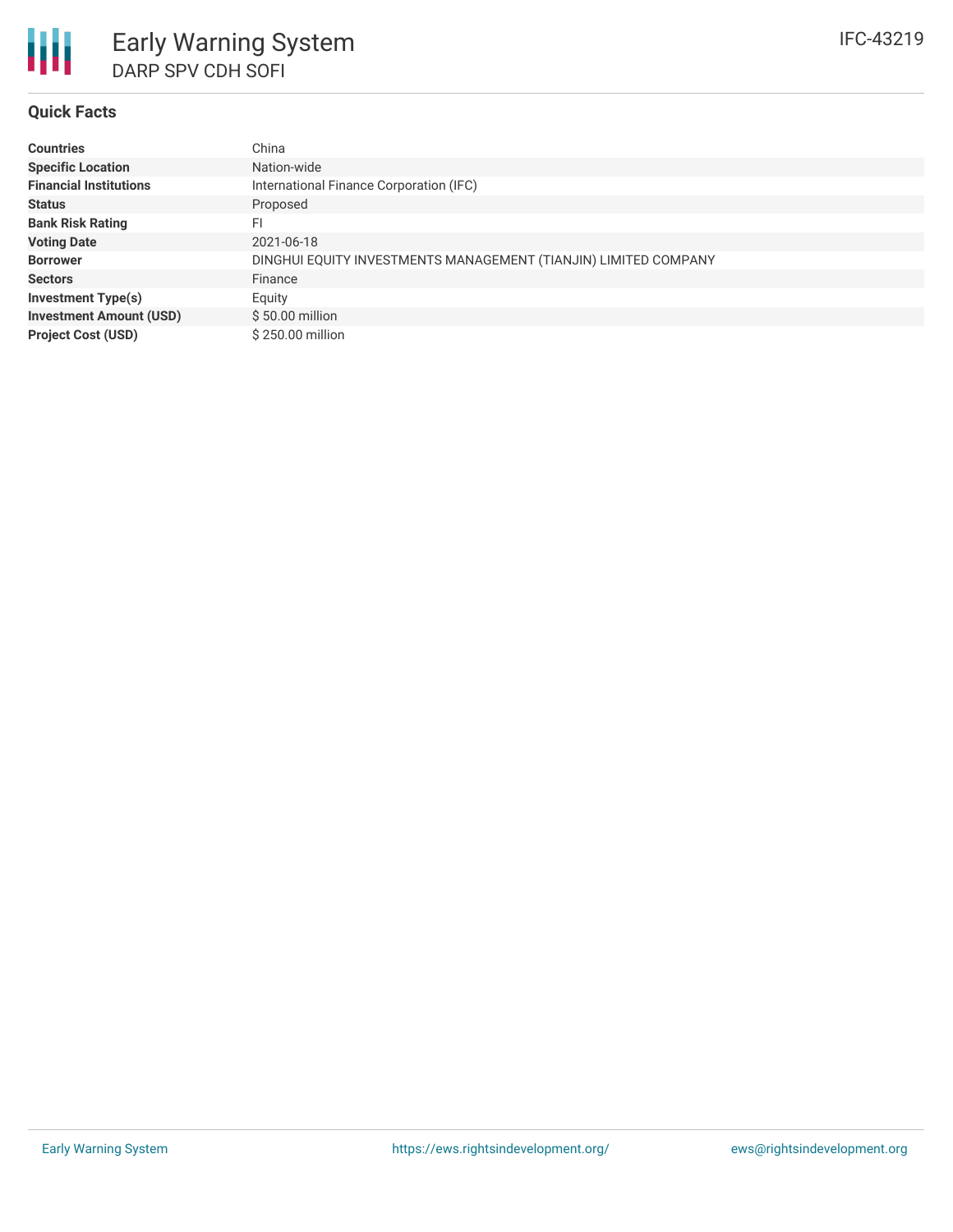

# **Project Description**

According to the bank document, "the proposed investment entails IFC's investment in a special purchase vehicle ("DARP SPV") to be set up together with Dinghui Equity Investment Management (Tianjin) Limited Company, and/or its affiliate (collectively "CDH").

The proposed investment will primarily focus on the investment and resolution of non-performing SME portfolios ("NPL Portfolios"), the investment, greening, and resolution of distressed properties ("Single Assets") in China, and the development of distressed asset market in frontier regions of China.

The DARP SPV will be registered in China. It is expected that 50% of the total capital of the DARP SPV will be invested in the assets in the frontier provinces in China, and all of its total capital will be used for (i) the investment and resolution of nonperforming SME loans in China, and

(ii) the investment, greening, and resolution of distressed properties in China".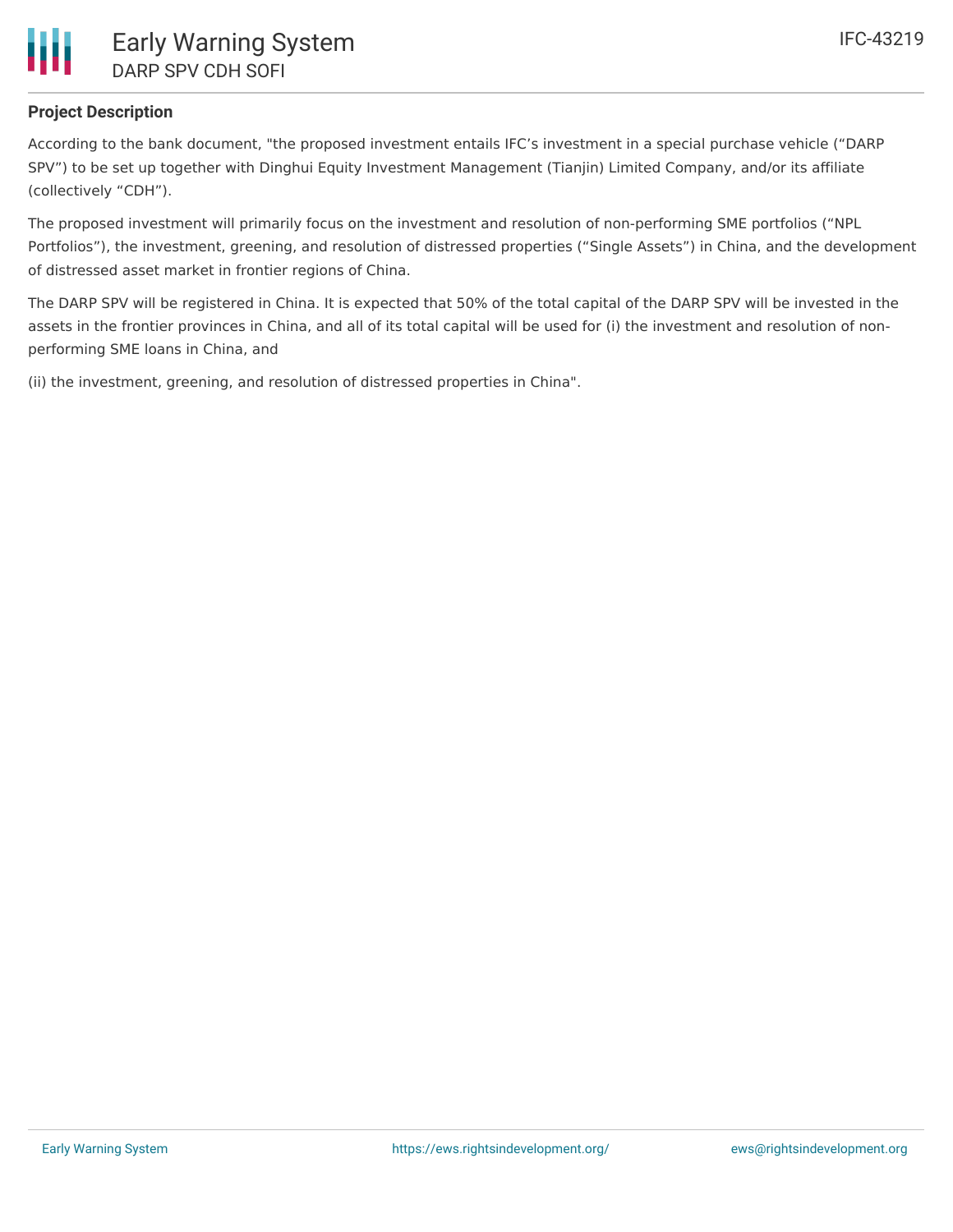# **Investment Description**

• International Finance Corporation (IFC)

The total initial capitalization of the DARP SPV is up to US\$250 million, comprised of the senior tranche of up to US\$100 million, and equity tranche of up to US\$150 million.

IFC will invest up to US\$37.5 million in the senior tranche and up to US\$12.5 million in the equity tranche of the DARP SPV, with total own account exposure of up to US\$50 million.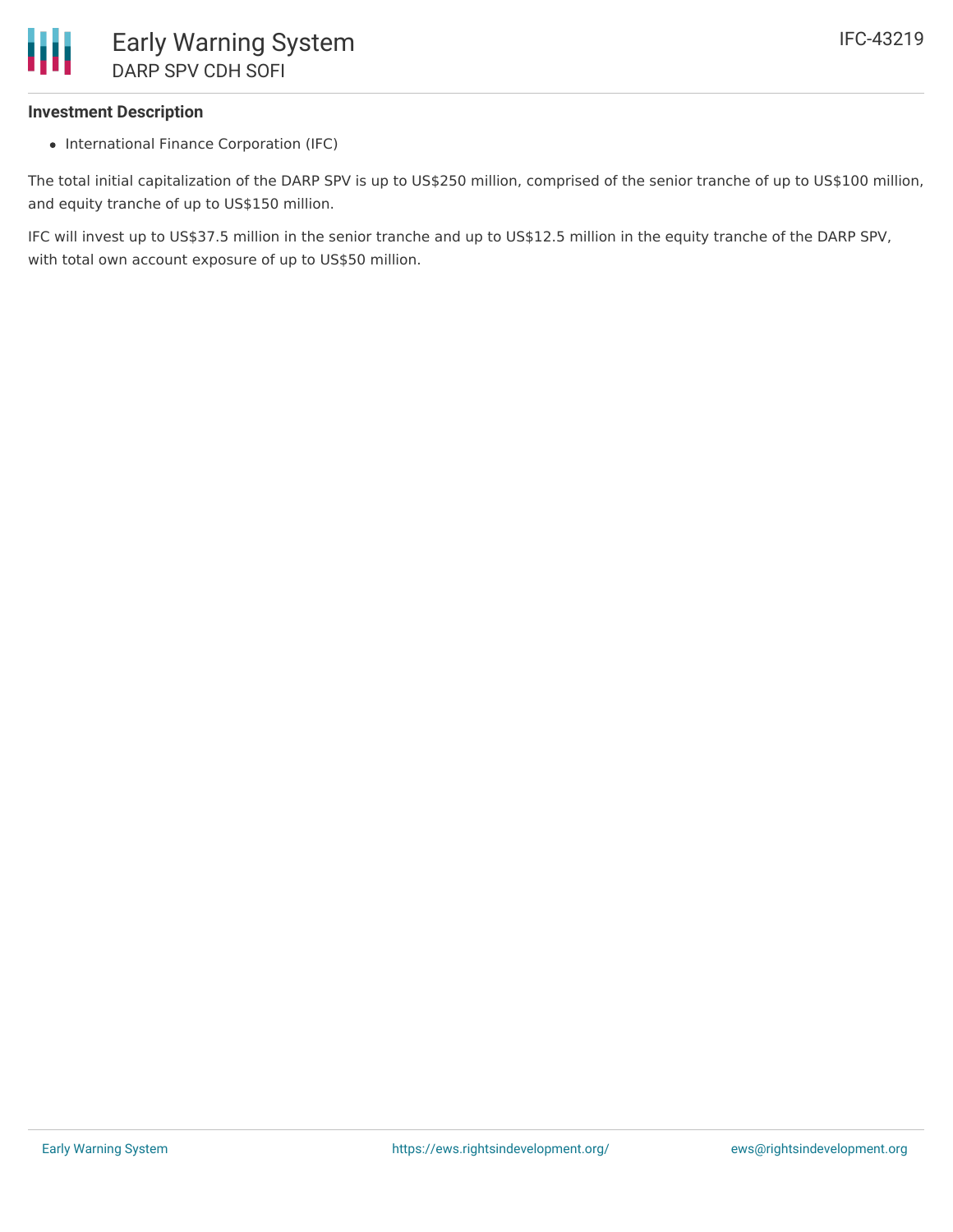

| <b>Private Actor 1 1 Role</b> |                          | <b>Private Actor Private Actor</b><br>1 Sector         |                          | <b>Relation Private Actor 2</b>                                           | <b>Private Actor Private Actor</b><br>2 Role | 2 Sector |
|-------------------------------|--------------------------|--------------------------------------------------------|--------------------------|---------------------------------------------------------------------------|----------------------------------------------|----------|
| $\overline{\phantom{a}}$      | $\overline{\phantom{a}}$ | <b>Service Committee</b><br><b>Service Controllers</b> |                          | CDH Fund                                                                  | Investor                                     | $\sim$   |
|                               | $\overline{\phantom{a}}$ | $\overline{\phantom{a}}$                               | $\overline{\phantom{a}}$ | DINGHUI EQUITY INVESTMENTS MANAGEMENT (TIANJIN)<br><b>LIMITED COMPANY</b> | Undisclosed                                  |          |